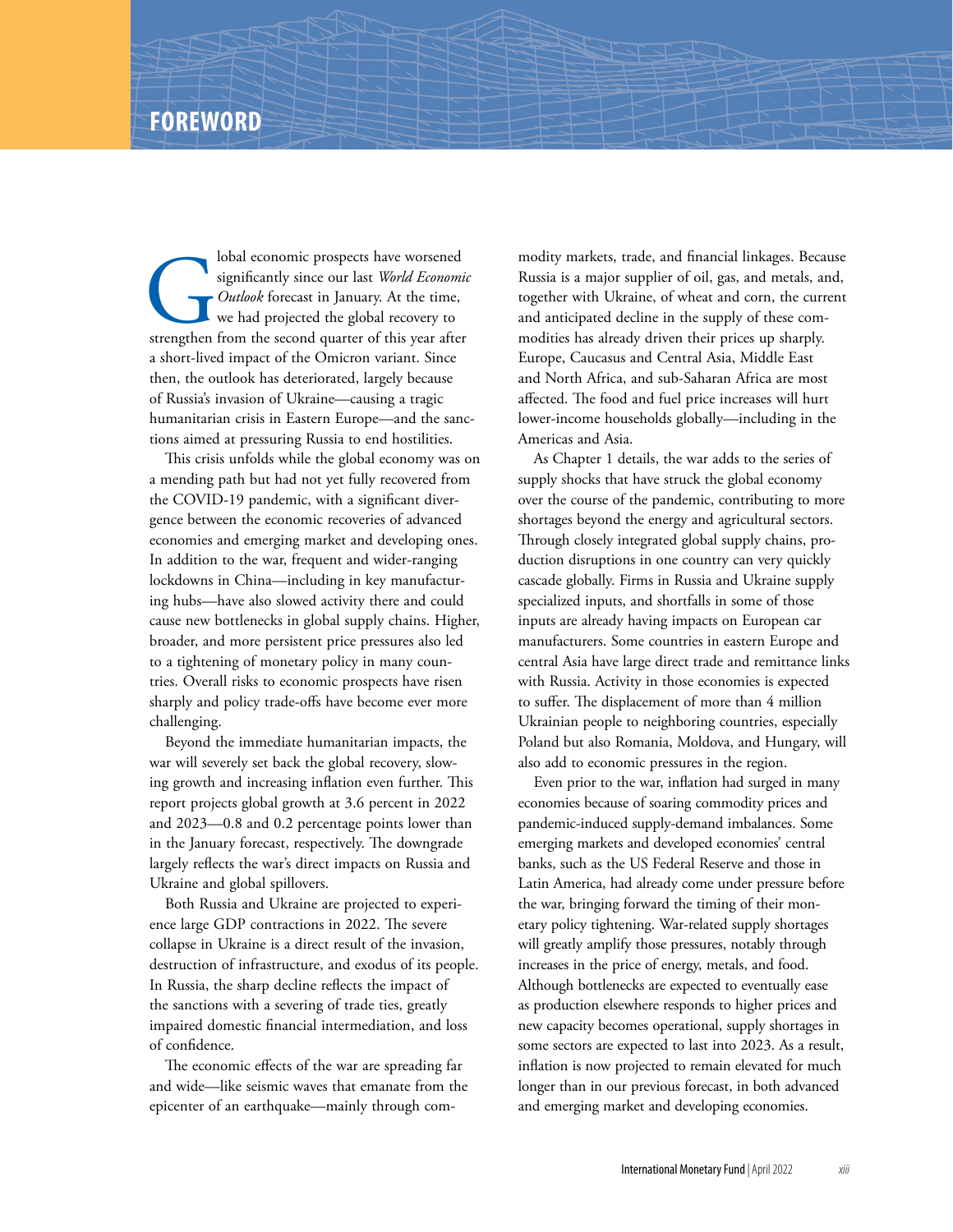In many countries, inflation has become a central concern. In some advanced economies, including the United States and some European countries, it has reached its highest level in more than 40 years, in the context of tight labor markets. There is a rising risk that inflation expectations become de-anchored, prompting a more aggressive tightening response from central banks. In emerging market and developing economies, increases in food and fuel prices could significantly increase the risk of social unrest.

Immediately after the invasion, capital outflows increased markedly from emerging market and developing economies, tightening financial conditions for vulnerable borrowers and net importers of commodities, and putting downward pressure on the currencies of the most exposed countries. So far, this repricing has been mostly orderly. Yet the April 2022 *Global Financial Stability Report* highlights several financial fragility risks. A wider range of emerging market economies could come under pressure if the pace of global monetary tightening accelerates further, especially in the United States, or if financial markets start to reprice more aggressively, which would further weigh on the global outlook.

On the fiscal side, policy space was already eroded in many countries by necessary COVID-related spending. Debt levels have risen significantly, and extraordinary fiscal support was expected to be removed in 2022–23. The war and the impending increase in global interest rates will further reduce fiscal space in many countries, especially oil- and food-importing emerging market and developing economies. The analysis in Chapter 2 shows that non-financial corporate and household leverage increased in many countries during the pandemic, as many governments helped maintain access to credit. Looking ahead, this may create some credit market vulnerabilities as interest rates and risk premia rise, with implications for financial stability.

The war has also increased the risk of a more permanent fragmentation of the world economy into geopolitical blocks with distinct technology standards, cross-border payment systems, and reserve currencies. Such a tectonic shift would entail high adjustment costs and long-run efficiency losses as supply chains and production networks are reconfigured. It also represents a major challenge to the rules-based framework that has governed international and economic relations for the last 70 years.

Because of the unprecedented nature of the shock, we highlight that the uncertainty around these projections is considerable, well-beyond the usual range. Growth could slow significantly more while inflation could turn out higher than expected if, for instance, sanctions aimed at ending the war extend to an even broader volume of Russian energy and other exports. These possibilities are explored in more detail in a Scenario Box in Chapter 1. Moreover, the pandemic is still with us. The continued spread of the virus could give rise to more lethal variants that escape vaccines or immunity from past infections, prompting new lockdowns and production disruptions.

In this difficult and uncertain environment, effective national-level policies and multilateral efforts have an ever more important role in shaping economic outcomes. Central banks will need to adjust their monetary stances even more aggressively should medium- or long-term inflation expectations start drifting from central bank targets or core inflation remains persistently elevated. As advanced economy central banks tighten policy and interest rates rise in those countries, emerging market and developing economies could face a further withdrawal of capital and currency depreciations that increase inflation pressures. Clear central bank communications on the drivers of inflation and forward guidance on the outlook for monetary policy, supplemented—when appropriate—with capital flow management measures in line with the IMF's revised Institutional View on capital flows, will be essential to minimize the risk of disruptive adjustments.

Although several economies will need to consolidate their fiscal balances, this should not impede governments from providing well-targeted support for refugees displaced by conflict, households squeezed by higher food and fuel prices, and those affected by the pandemic, as argued in the April 2022 *Fiscal Monitor*. Social and health spending more broadly should continue to be prioritized. Embedding these fiscal initiatives in a medium-term framework with a clear, credible path for stabilizing public debt can also help create room to deliver the needed support.

Even as policymakers focus on cushioning the impact of the war and the pandemic, attention will need to be maintained on longer-term goals. This includes reskilling workers for the ongoing digital transformation while facilitating the labor market transformation necessary to achieve net zero emissions, as discussed in Chapter 3 of